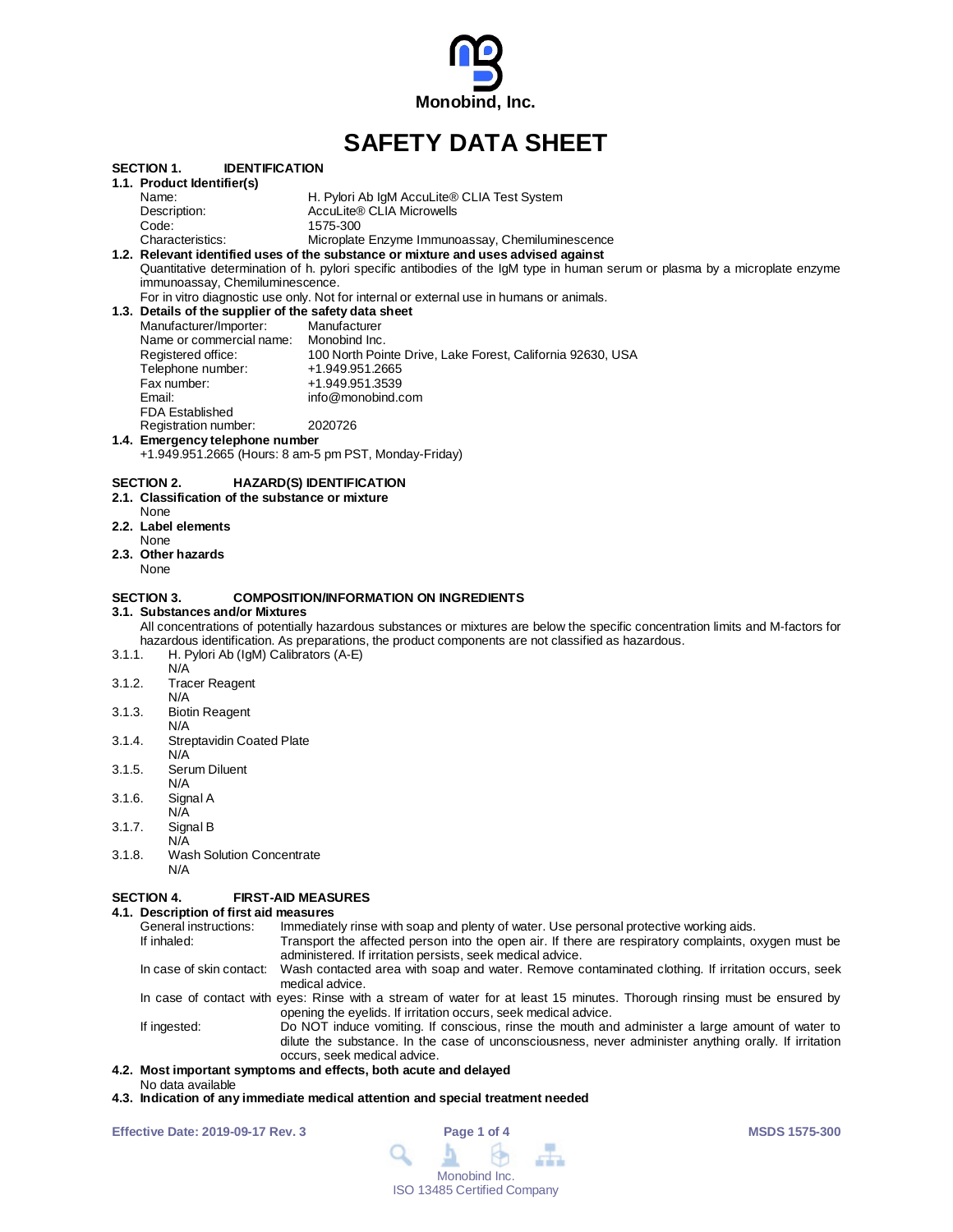No data available

### **SECTION 5. FIRE-FIGHTING MEASURES**

### **5.1. Extinguishing media**

- Carbon dioxide, dry powder, foam, water
- **5.2. Special hazards arising from the substance or mixture**
- None

### **5.3. Advice for firefighters**

Wear appropriate personal protective equipment and clothing. Wear self-contained breathing apparatus, if necessary.

#### **SECTION 6. ACCIDENTAL RELEASE MEASURES**

- **6.1. Personal precautions, protective equipment and emergency procedures** Avoid contact with skin and eyes. Wear suitable personal protective clothing.
- **6.2. Environmental precautions**
- Avoid penetration into sewerage systems, surface and ground water. Avoid soil pollution.
- **6.3. Methods and material for containment and cleaning up**
- Cover with suitable absorbing material. After removing the substance, rinse the spot of spilling thoroughly with water and soap. Dispose of waste according to all federal, state, and local regulations.

#### **6.4. Reference to other sections**

See Section 8 for personal protective equipment. See Section 13 for appropriate disposal methods.

## **SECTION 7. HANDLING AND STORAGE**

#### **7.1. Precautions for safe handling**

Avoid spills. Avoid contact with skin, eyes and clothing. Use suitable protective means to work with the substance. Use in a well-ventilated area. Follow good manufacturing practices when using product. Do not drink, smoke, or eat in work areas.

## **7.2. Conditions for safe storage, including any incompatibilities**

- Kit and unopened components:
	- Store at temperatures between + 2 and + 8 °C in a dry and dark place until expiration date. Avoid extended exposure to heat and light.
- 7.2.1. Opened components:

Stable for sixty (60) days when stored at 2-8 °C.

- 7.2.2. For prepared reagents (see product insert):
	- Diluted wash buffer should be stored at room temperature (2-30 °C) for up to 60 days.
	- Working Signal solution should be stored at 2-8 °C and is stable for thirty-six (36) hours.

Diluted serum diluent solution should be stored at 2-8 °C and is stable for up to 60 days.

#### **7.3. Specific end uses**

Product procedure should be performed by a skilled individual or trained professional for in vitro diagnostic use only.

#### **SECTION 8. EXPOSURE CONTROL/PERSONAL PROTECTION**

## **8.1. Control parameters**

- No substances with occupational exposure limits.
- **8.2. Exposure controls**
- Eye/face protection: Safety glasses or goggles with side shields recommended<br>Skin protection: Compatible protective gloves recommended. Wash han 8.2.2. Skin protection: Compatible protective gloves recommended. Wash hands after properly removing and disposing of gloves.
- Other skin protection:<br>
Respiratory protection: 
No respiratory protection is required 8.2.3. Respiratory protection: No respiratory protection is required. Use product in rooms enabling good ventilation. If local exhaustion is necessary, general (forced) exhaustion is recommended. 8.2.4. Thermal hazards:

#### **SECTION 9. PHYSICAL AND CHEMICAL PROPERTIES**

## **9.1. Information on basic physical and chemical properties**

Appearance:

|        | Physical state (at 20 °C) |                                                                                         |  |  |
|--------|---------------------------|-----------------------------------------------------------------------------------------|--|--|
|        | Liquid:                   | Calibrators, Tracer Reagent, Biotin Reagent, Wash Solution Concentrate, Signal Solution |  |  |
|        | Solid:                    | Microtiter strips                                                                       |  |  |
|        | Colour                    |                                                                                         |  |  |
|        | Straw:                    | Calibrators                                                                             |  |  |
|        | Purple:                   | <b>Tracer Reagent</b>                                                                   |  |  |
|        | Green:                    | <b>Biotin Reagent</b>                                                                   |  |  |
|        | Orange:                   | <b>Diluent</b>                                                                          |  |  |
|        | Clear:                    | Signals, Wash                                                                           |  |  |
| 9.1.2. | Odour:                    | Odourless                                                                               |  |  |
| 9.1.3. | Odour threshold:          | Not applicable                                                                          |  |  |
| 9.1.4. | pH value:                 | Stop solution: $<$ 3                                                                    |  |  |
|        |                           | Calibrators: $7.4 \pm 0.2$                                                              |  |  |
|        |                           | Tracer Reagent: $7.3 \pm 0.2$                                                           |  |  |
|        |                           | Biotin: $7.3 \pm 0.2$                                                                   |  |  |
|        |                           | Microtiter strips: $7.5 \pm 0.2$                                                        |  |  |
|        |                           | Serum Diluent: $7.4 \pm 0.2$                                                            |  |  |

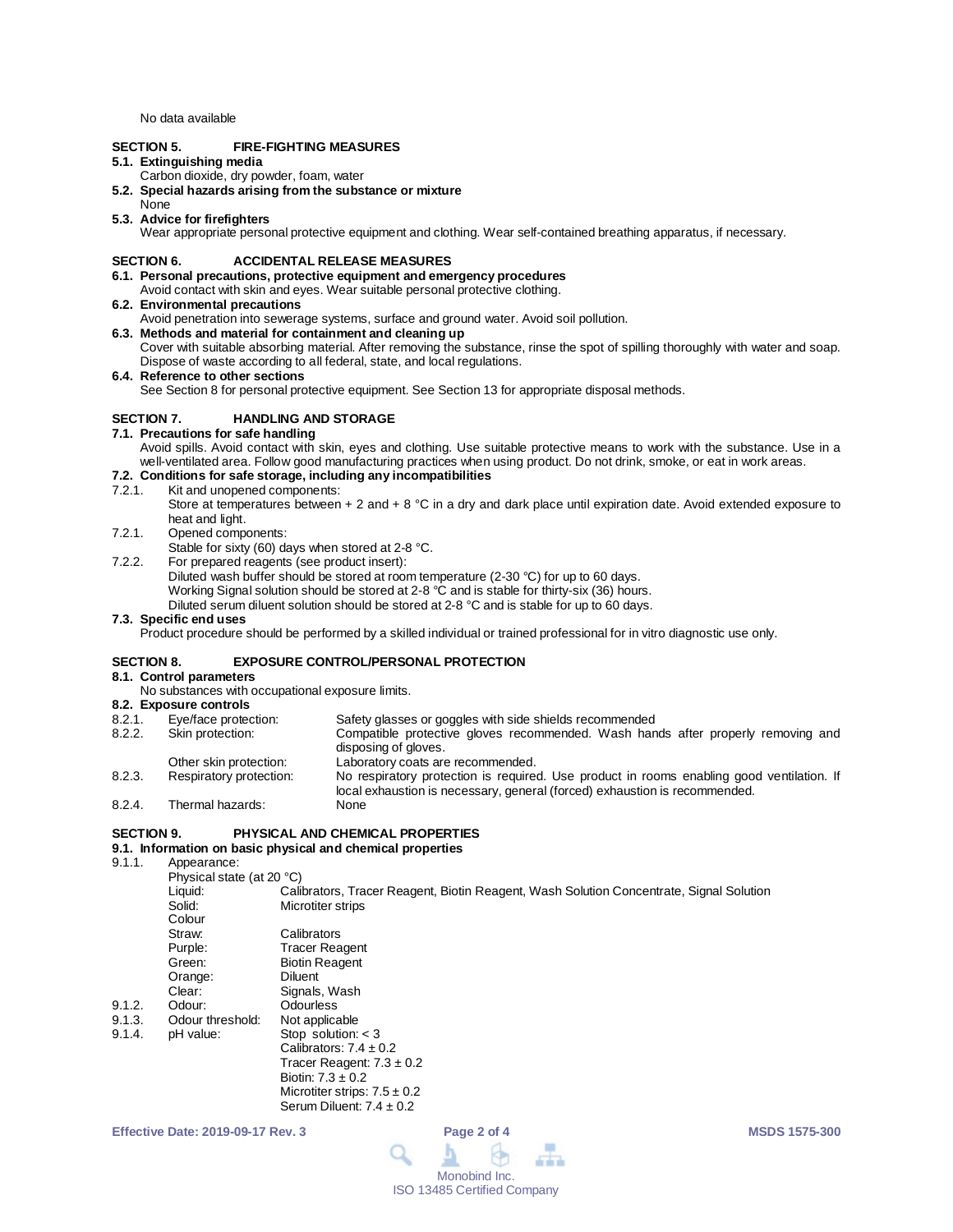- Wash Solution Concentrate:  $8.8 \pm 0.2$ Substrate Reagent A: 9.0 ± 0.2
- Substrate Reagent B:  $5.0 \pm 0.2$
- 9.1.5. Melting point/freezing point: Not determined
- 9.1.6. Initial boiling point/ boiling range: Not determined<br>9.1.7. Flash point: Not applicable
- 9.1.7. Flash point: Not applicable<br>9.1.8. Evaporation rate: Not determine
- 
- 9.1.8. Evaporation rate: Not determined<br>9.1.9. Flammability (solid. gas): Not flammable 9.1.9. Flammability (solid, gas):<br>9.1.10. Upper/lower flammability
- 9.1.10. Upper/lower flammability or explosive limits: Not applicable<br>9.1.11. Vapour pressure: Not determined
- 9.1.11. Vapour pressure: Not determined<br>9.1.12. Vapour density: Not determined
- 9.1.12. Vapour density: Not determined<br>9.1.13. Relative density: Not determined
- 9.1.13. Relative density:<br>9.1.14. Solubility:
- 9.1.14. Solubility: Water soluble<br>9.1.15. Partition coefficient: n-octanol/wate
- 9.1.15. Partition coefficient: n-octanol/water: Not determined<br>9.1.16. Auto-ignition temperature: Not applicable
- 9.1.16. Auto-ignition temperature:<br>9.1.17. Decomposition temperature
- 9.1.17. Decomposition temperature: Not determined<br>9.1.18. Viscosity: Not determined
- 9.1.18. Viscosity: Not determined<br>9.1.19. Explosive properties: None
- 
- 9.1.19. Explosive properties: None<br>9.1.20. Oxidising properties: Not determined Oxidising properties:
- **9.2. Other information** None

#### **SECTION 10. STABILITY AND REACTIVITY**

**10.1.Reactivity**

No known reactivity hazards associated with product

**10.2.Chemical stability**

Stable under recommended storage conditions

- **10.3.Possibility of hazardous reactions**
- No hazardous polymerization
- **10.4.Conditions to avoid**
	- Excessive heat and light

**10.5.Incompatible materials**

- Acids
- **10.6.Hazardous decomposition products** Not determined

## **SECTION 11. TOXICOLOGICAL INFORMATION:**

- **11.1.Information on toxicological effects**
- 11.1.1. Acute toxicity: Not determined<br>11.1.2. Skin corrosion/irritation: Not determined
- 11.1.2. Skin corrosion/irritation:<br>11.1.3. Serious eye damage/irrit
- Serious eye damage/irritation: Not determined<br>Respiratory or skin sensitisation: Not determined
- 11.1.4. Respiratory or skin sensitisation: Not d<br>11.1.5. Germ cell mutagenicity: Not determined
- Germ cell mutagenicity:
- 11.1.6. Carcinogenicity: No component of this product present at levels ≥ 0.1% is identified as probable, possible or confirmed human carcinogen by NTP (National Toxicology Program), IARC (International Agency for Research on Cancer), or OSHA (Occupational Safety & Health Administration) 11.1.7. Reproductive toxicity: Not determined<br>11.1.8. STOT-single exposure: Not determined
- 
- 11.1.8. STOT-single exposure: Not determined<br>11.1.9. STOT-repeated exposure: Not determined STOT-repeated exposure: Not determined<br>Aspiration hazard: Not determined
- 11.1.10. Aspiration hazard:
- 11.1.11. Information on likely routes of exposure:
- If ingested: No known health effects<br>
If inhaled: No known health effects If inhaled: No known health effects<br>If contact with skin: No known health effects If contact with skin: No known health effects<br>If contact with eyes: No known health effects
	- No known health effects
- 11.1.12. Symptoms related to the physical, chemical, and toxicological characteristics: None after short or long-term exposure

#### **SECTION 12. ECOLOGICAL INFORMATION**

## **12.1.Toxicity**

- Not determined. **12.2.Persistence and degradability** Not determined **12.3.Bioaccumulative potential** Not determined **12.4.Mobility in soil** Not determined **12.5.Results of PBT and vPvB assessment** Not determined **12.6.Other adverse affects**
- Not determined

**Effective Date: 2019-09-17 Rev. 3 Page 3 of 4 MSDS 1575-300**